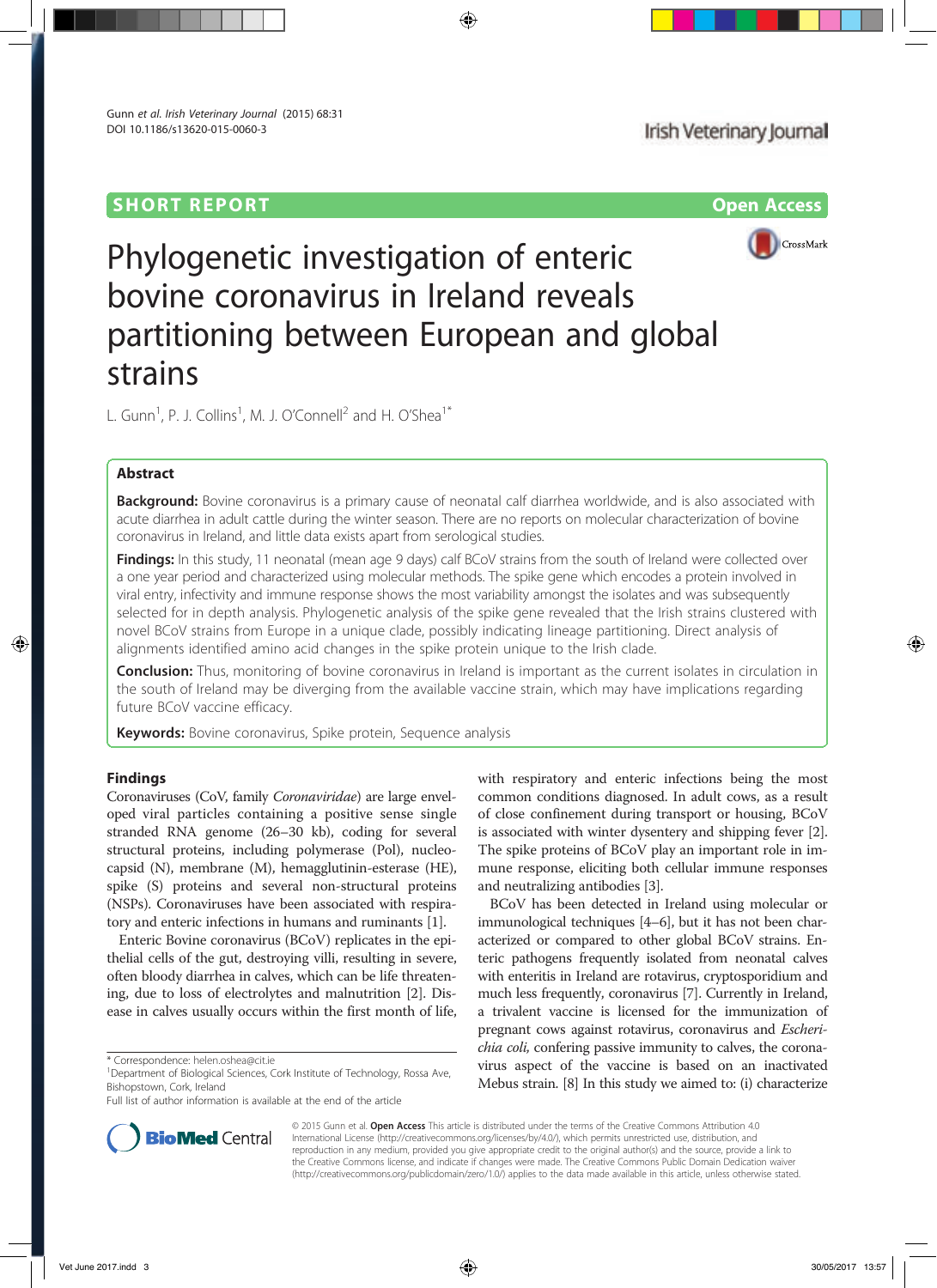bovine coronavirus in the South of Ireland via analysis of the Spike gene, and (ii) compare Irish BCoV to global and vaccine isolates to identify variations in the hyper-variable region of the spike gene.

## **Methods**

Faecal samples were collected from the Cork Regional Veterinary Laboratory (CRVL) after they had tested positive for coronavirus using an immunochromatographic commercial kit (ICK), Corona Vet (Serosep, Ireland). Faecal samples were also screened for rotavirus, cryptosporidium and Salmonella. A total of 11 coronavirus positive samples were collected from neonatal calves, mean age 9 days, presenting with diarrhea between 2010 and 2011. Samples were stored at −80 °C prior to analysis.

Prior to extraction, faecal samples were homogenized in an equal volume of 0.89 % NaCl, centrifuged and filtered using a 0.20 μm pore size. The RNA was then extracted from the cell free fluid using Qiagen Viral RNA mini kit (Qiagen), following the manufacturers' instructions. Extracted RNA was stored at −20 °C prior to analysis. Extracted RNA was tested for the presence of Coronavirus using degenerate oligonucleotide primers described previously [9], targeting a 250 bp region of the polymerase gene. A nested PCR was used to amplify the spike (S) gene [10], specifically the hypervariable region (HVR) [11].

Following analysis of this region, the most variable isolate was selected for complete characterization of the S gene using primers previously described [12, 13]. Reactions were carried out using Enhanced Avian Reverse Transcriptase kit (Sigma-Aldrich), following the manufacturers' instructions, all reactions were carried out using a Biometra T3000 thermocycler. Amplified products were run on 1.5 % agarose gels, stained with ethidium bromide and visualized using a UV light transilluminator. Bands containing positive samples were cleaned using Roche High Pure PCR clean kit (Roche) and sequenced using a commercial service (MWG Eurofins, Germany).

Resulting sequence data was then analysed and edited using Bioedit v7.0.9.0 [14] and online BLAST tool (http://blast.ncbi.nlm.nih.gov/Blast.cgi), to identify homologous strains. Sequence alignment was carried out using Clustal W in Bioedit [14], and a sequence alignment profile generated (Fig. 1). For analysis of the whole S gene, contigs

| Mebus          | RENPSTWNRR FGFTEQFVFK PQPVGVFTHH DVVYAQHCFK APSNFCPCKL DGSLCVGNGP GIDAGYKNSG IGTCPAGTNY LTCHNAAQCN CLCTPDPITS<br>100 |  |
|----------------|----------------------------------------------------------------------------------------------------------------------|--|
| F15            | 100                                                                                                                  |  |
| OK             | 100                                                                                                                  |  |
| $LY-138$       | 100                                                                                                                  |  |
| LSU            | 100                                                                                                                  |  |
| LUN            | 100                                                                                                                  |  |
| <b>ENT</b>     | 100                                                                                                                  |  |
| <b>BCO571</b>  | 100                                                                                                                  |  |
| KCD10          | 100                                                                                                                  |  |
| KWD12          | 100                                                                                                                  |  |
| v270           | 100                                                                                                                  |  |
| Maybeque       | 100                                                                                                                  |  |
|                | 100                                                                                                                  |  |
| <b>Bubalus</b> | 100                                                                                                                  |  |
| 339/06         | 100                                                                                                                  |  |
| RVLC4          | 100                                                                                                                  |  |
| RVLC7          | $. A. \ldots. D. \ldots. \ldots. \ldots. \ldots.$<br>100                                                             |  |
| RVLC9          | 100                                                                                                                  |  |
| RVLC10         | .AD.  T S.S<br>. s. 1. . 1<br>100                                                                                    |  |
|                |                                                                                                                      |  |
| Mebus          | KSTGPYKCPO TKYLVGIGEH CSGLAIKSDY CGGNPCTCOP OAFLGWSVDS CLOG 154                                                      |  |
| <b>F15</b>     | 154                                                                                                                  |  |
| OK             |                                                                                                                      |  |
| $LY-138$       |                                                                                                                      |  |
| LSU            |                                                                                                                      |  |
| LUN            |                                                                                                                      |  |
| <b>ENT</b>     |                                                                                                                      |  |
| <b>BCQ571</b>  |                                                                                                                      |  |
| KCD10          |                                                                                                                      |  |
| KWD12          |                                                                                                                      |  |
| v270           |                                                                                                                      |  |
| Maybeque       |                                                                                                                      |  |
|                |                                                                                                                      |  |
| <b>Bubalus</b> |                                                                                                                      |  |
| 339/06         |                                                                                                                      |  |
| RVLC4          | $\ldots$ 154                                                                                                         |  |
| RVLC7          | 154<br><b>Salar</b>                                                                                                  |  |
| RVLC9          | 154<br><b>Sand</b>                                                                                                   |  |
| RVLC10         | Jв.,<br>154                                                                                                          |  |
|                | <b>Contract Contract</b><br>$\sim$ $\sim$ 1                                                                          |  |

Fig. 1 Amino acid sequence alignment profile of the hypervariable region of the spike protein. The profile was produced using Clustal W alignment and Bioedit. Amino acids in columns of the alignment with no alterations are shown as dots. A unique amino acid change occurs at position 21 in isolate RVLC4, novel alterations were detected at position 60 in RVLC7 and position 149 for all isolates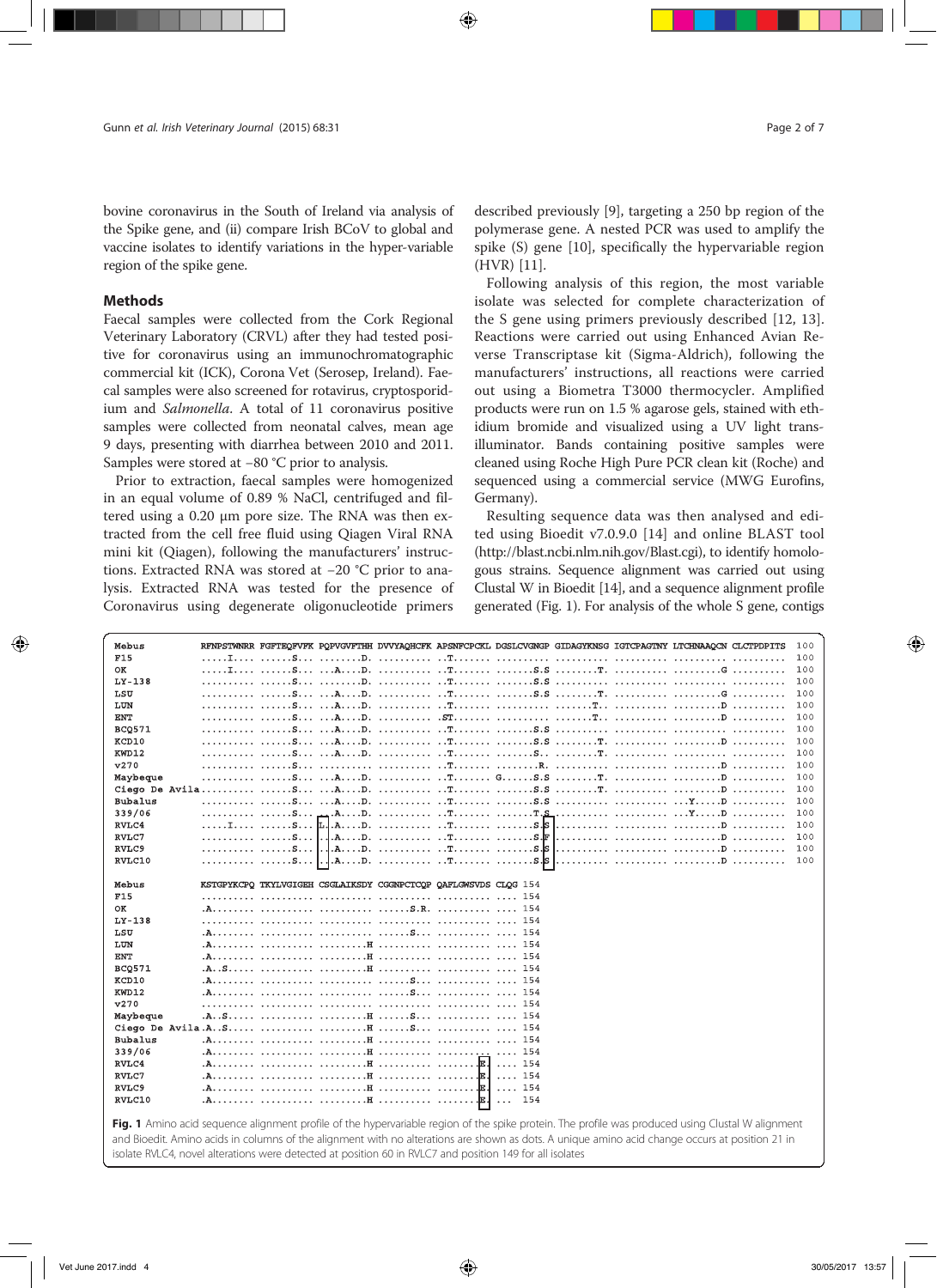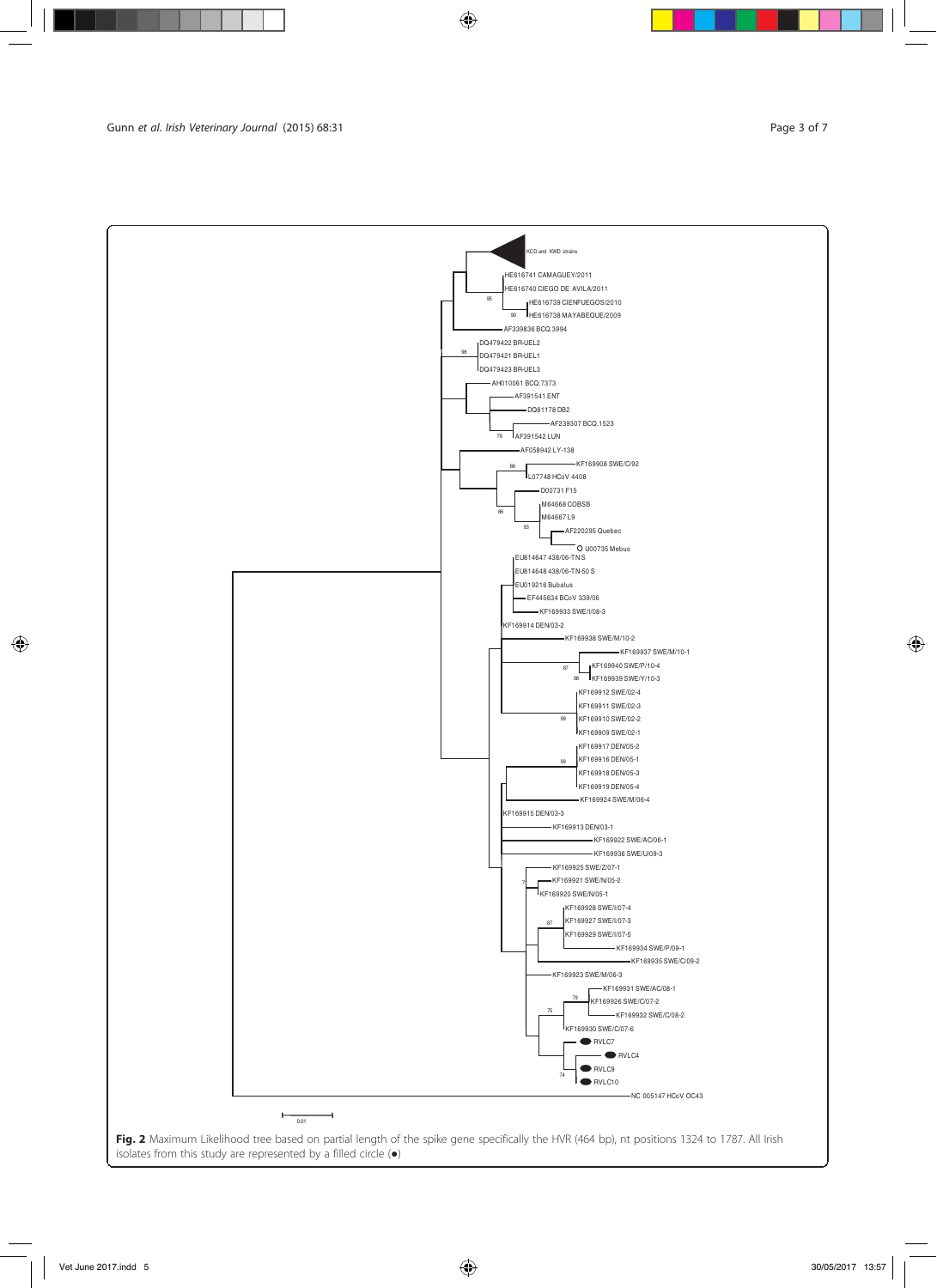were assembled using DNAstar program Seqman. The phylogenetic trees for the S gene were constructed using Maximum likelihood (ML) in MEGA5.1 [15] with a GTR model, plus gamma distribution and invariant sites with 1000 bootstrap replicates (Figs. 2 and 3). In ML trees shown, all strains are displayed with accession numbers.

Partial nucleotide sequences are available for Polymerase gene (JN204179, JN204180), Spike (KF272908, KF272910, KF272912, KF272914). The complete gene sequence of the spike protein of Irish BCoV strain RVLC7 was registered in Genbank under the accession number-KF272919.

## Results

Eleven coronavirus ICK positive specimens were collected from the CRVL and then subjected to further analysis at the Virology Unit, Department of Biological Sciences, Cork Institute of Technology (CIT). Of the 11 positive faecal samples tested using an ICK, 8/11 (72.7 %) tested positive for coronavirus using molecular techniques (Table 1). Initial analysis was carried out using the online BLAST tool, Bioedit [14], and using MEGA5.1 [15] for phylogenetic analysis. Initially, a partial sequence representing the HVR of the spike was characterized, 7/8 strains were successfully amplified, and 4 representative strains were selected and sequenced.

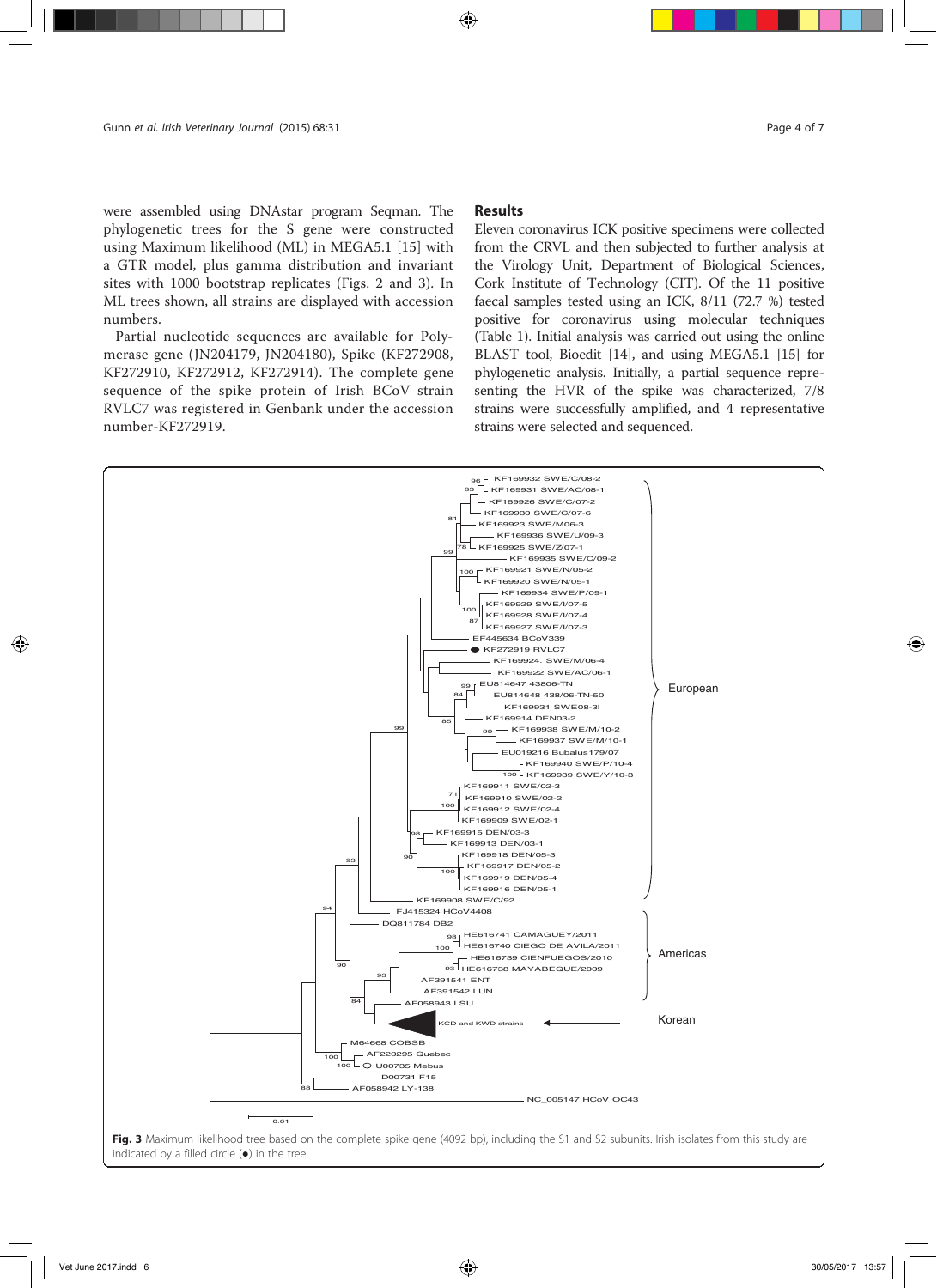Table 1 Summary of the 11 isolates used in this study, number as per main text

|                   |         |      | Coronavirus |        |  |  |  |
|-------------------|---------|------|-------------|--------|--|--|--|
| Name              | Age     | Year | Polymerase  | Spike  |  |  |  |
| RVLC1             | 30 days | 2010 |             |        |  |  |  |
| RVLC <sub>2</sub> | 7 days  | 2010 | $^{+}$      | $^{+}$ |  |  |  |
| RVLC3             | 5 days  | 2010 |             | -      |  |  |  |
| RVLC4             | 7 days  | 2011 | $+$         | $^{+}$ |  |  |  |
| RVLC5             | 5 days  | 2011 | $^{+}$      | $^{+}$ |  |  |  |
| RVLC6             | 7 days  | 2011 |             |        |  |  |  |
| RVLC7             | 7 days  | 2011 | $^{+}$      | $^{+}$ |  |  |  |
| RVLC8             | 21 days | 2011 |             | $^{+}$ |  |  |  |
| RVLC9             | 8 days  | 2011 | $^{+}$      | $^{+}$ |  |  |  |
| RVLC10            | 3 days  | 2011 | $+$         | $^{+}$ |  |  |  |
| RVLC11            | 9 days  | 2011 | $^{+}$      |        |  |  |  |

Sequence alignment of the spike HVR showed that Irish strains had novel substitutions compared to the Mebus strain sharing between 92.2–93.5 % amino acid identity. The hypervariable region of the spike gene (S) had 7 single nucleotide polymorphisms (SNPs) in a 464 bp sequence,

resulting in 3 amino acid changes (Fig. 1); the amino acid changes occurred at positions 21, 60 and 149. Position 21 had a substitution from proline to leucine, found only in isolate RVLC4. Position 60 shows two different residue changes, the most common being proline to serine (RVLC4, 9, 10 However, only 3/4 of the Irish strains contained this proline to serine substitution, while the fourth contained a change from proline to phenylalanine (RVLC 7), which has a different polarity and lacks the ability to be phosphorylated. The position 149 shift was found in all strains and resulted in an aspartic acid residue being changed to glutamic acid here.

From alignment analysis of the HVR sequences, one isolate was selected for complete sequencing of the whole S gene, using primers previously described [12, 13]. Isolate RVLC7 was selected due to the novel polymorphism identified in position 60 of the HVR (proline to phenylalanine, corresponding to position 501 in the complete S protein). As depicted in Table 2, the complete spike protein contained a total of 14 residue changes when compared to the Mebus strain; 9 of these changes were shared with other strains found in Europe (light grey regions in Table 2),

|  |  |  |  | Table 2 Sub-sampling of the complete alignment of the spike gene |
|--|--|--|--|------------------------------------------------------------------|
|--|--|--|--|------------------------------------------------------------------|

|                                      | Amino acid positions |                         |                |                |               |                |                |                |                |                |                         |                |                |             |
|--------------------------------------|----------------------|-------------------------|----------------|----------------|---------------|----------------|----------------|----------------|----------------|----------------|-------------------------|----------------|----------------|-------------|
| <b>Strain</b>                        | 3                    | $\overline{\mathbf{4}}$ | 23             | 115            | 141           | 257            | 501            | 590            | 608            | 897            | 909                     | 927            | 1260           | 1278        |
| <b>Bo/MEBUS/U00735</b>               | L                    | I                       | T              | K              | $\mathbf Q$   | T              | $\mathbf{P}$   | D              | D              | $\overline{S}$ | K                       | S              | D              | $\mathbf N$ |
| RVLC7                                | F                    | L                       | S              | $\mathbf N$    | H             | $\mathbf N$    | F              | E              | $\mathbf G$    | $\overline{F}$ | $\mathbb{R}$            | $\overline{A}$ | $\mathbf N$    | T           |
| <b>Bo/BCoV</b><br>339/06/EF445634    | L                    | $\mathbf I$             | T              | $\mathbf N$    | $\mathcal{O}$ | $\mathbf N$    | S              | D              | G              | S              | $\mathbb{R}$            | $\overline{A}$ | N              | N           |
| <b>Bo/BUBALUS</b><br>179/07/EU019216 | L                    | $\overline{I}$          | T              | $\mathbf N$    | $\circ$       | $\overline{N}$ | $\overline{S}$ | D              | $\overline{G}$ | $\overline{S}$ | $\overline{R}$          | $\overline{A}$ | $\overline{N}$ | $\mathbf N$ |
| Bo/438/06-<br><b>TN/EU814647</b>     | L                    | $\mathbf{I}$            | S              | K              | $\circ$       | $\mathbf N$    | S              | D              | $\mathsf{G}$   | $\overline{S}$ | $\mathbb{R}$            | $\overline{A}$ | N              | $\mathbf N$ |
| Bo/468/06-TN-<br>50/EU814648         | $\overline{L}$       | $\overline{I}$          | $\overline{S}$ | $\overline{K}$ | $\circ$       | $\overline{N}$ | $\overline{S}$ | $\overline{D}$ | $\overline{G}$ | $\overline{S}$ | $\overline{R}$          | $\overline{A}$ | $\overline{N}$ | $\mathbf N$ |
| Bo/SWE/C/92/KF16993<br>5             | L                    | $\overline{I}$          | T              | D              | $\mathbf Q$   | T              | $\overline{P}$ | E              | $\overline{G}$ | $\overline{S}$ | $\mathbb{R}$            | $\overline{A}$ | D              | $\mathbf N$ |
| <b>Bo/SWE/M/06-</b><br>4/KF169924    | L                    | $\mathbf{I}$            | S              | N              | $\circ$       | $\overline{N}$ | $\mathbf{F}$   | E              | G              | S              | $\mathbb{R}$            | $\overline{A}$ | N              | $\mathbf N$ |
| Bo/DEN/03-2/KF169914                 | L                    | $\mathbf{I}$            | S              | D              | $\circ$       | $\mathbf N$    | S              | D              | G              | S              | $\mathbb{R}$            | $\overline{A}$ | N              | $\mathbf N$ |
| Hu/HCoV<br>4408/NC005147             | L                    | $\mathbf{I}$            | T              | $\mathbf N$    | $\circ$       | $\overline{T}$ | $\mathbf{P}$   | E              | $\overline{G}$ | $\overline{S}$ | $\mathbb{R}$            | $\overline{A}$ | D              | $\mathbf N$ |
| Bo/LY-138/AF058942                   | L                    | $\mathbf{I}$            | T              | $\mathbf N$    | $\mathbf Q$   | T              | $\overline{S}$ | D              | $\mathbf D$    | $\overline{S}$ | $\overline{\mathbf{K}}$ | $\overline{S}$ | D              | $\mathbf N$ |
| Bo/DB2/DO811784                      | L                    | $\mathbf{I}$            | T              | $\mathbf N$    | $\circ$       | T              | P              | D              | D              | S              | K                       | S              | H              | N           |

All 14 amino acid substitutions present within the Irish isolate RVLC7 in comparison to vaccine strain Mebus are shown. Light grey regions are shared residue alterations while dark grey regions are unique to RVLC7 Abbreviation: Bo Bovine, Hu Human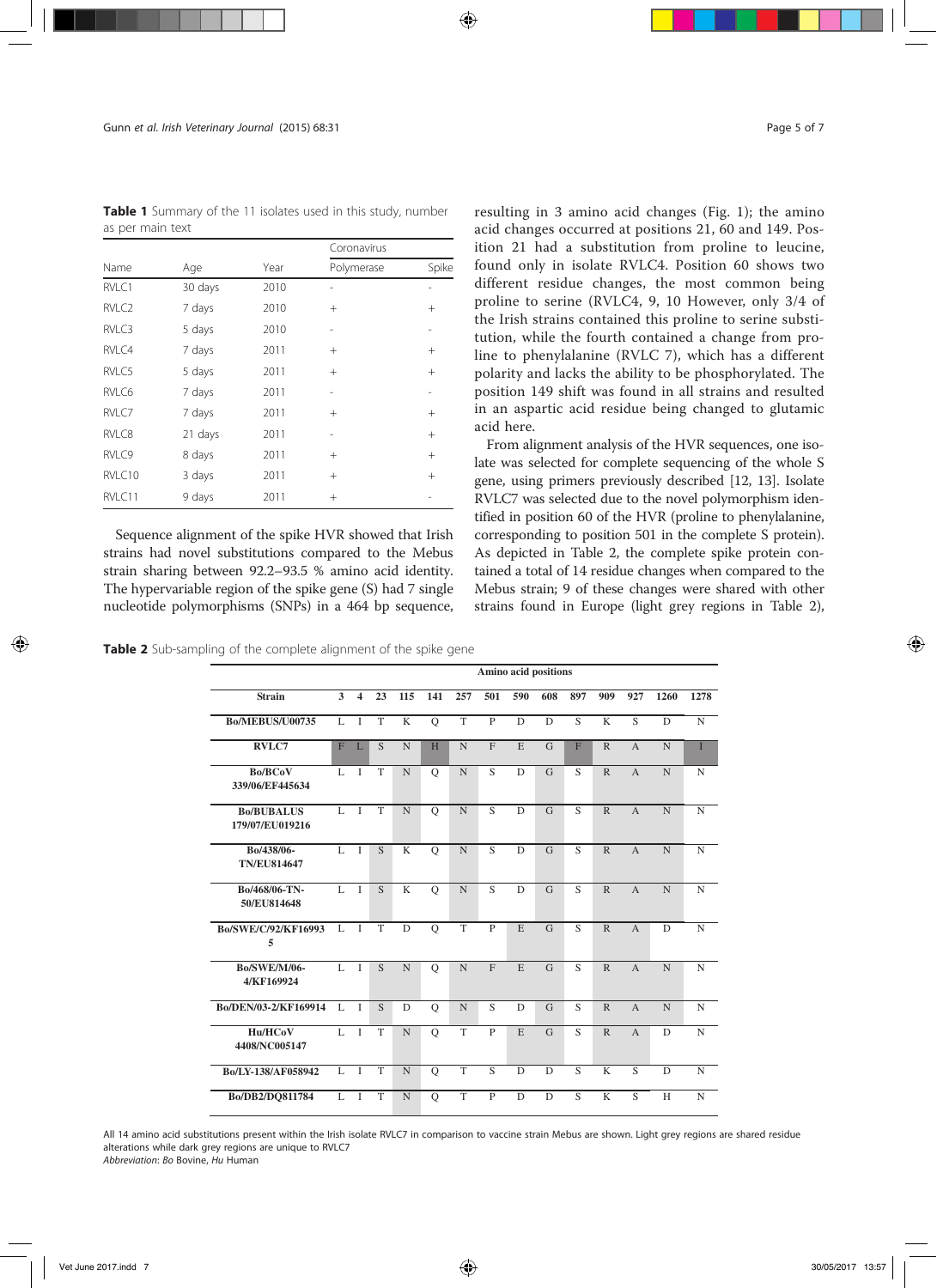while 5 were unique to Irish isolate RVLC7 (dark grey regions in Table 2).

## **Discussion**

In 2012, BCoV was the most commonly isolated virus from live clinical cases of pneumonia and is also an important cause of enteric disease in young Irish calves [7]. In this study, we aimed to characterize bovine coronavirus in Ireland, and compare Irish BCoV strains with field and vaccine global strains. The partial gene tree for the hypervariable region of the S1 subunit of the spike gene showed that the Irish isolates clustered together with other European isolates (Italian, Swedish and Dutch) (Fig. 2). The phylogenetic tree of the complete spike gene shows that the European isolates form a distinct clade in comparison to American, Canadian and Korean isolates these different clades may represent differences in antigenicity [16] and possibly different lineages (Fig. 3). The Irish isolates group together, clustering with European isolates, in a distinct clade. It is known that viral lineages can form natural groups based on geographical location as can be seen with human Group A Rotavirus[17]. Sequence alignment profiles of the HVR revealed a polymorphism in all Irish isolates (position 149 in Fig. 1, position 590 in the whole protein), a change from aspartic acid to glutamic acid. This change is also present in Human Coronavirus 4408, a BCoV-like isolate from a child in USA [18]. A previously identified polymorphism was identified in Irish isolate RVLC7 [11], (position 60 in Fig. 1, residue 501 in whole protein), a substitution from proline to phenylalanine was detected, this substitution has been associated immunological escape mutants through changes in protein secondary structure [12, 19]. The vaccine licensed for use in Ireland is based on the Mebus strain, which is in a different clade. This phylogenetic difference between wild type and vaccine strains has been reported previously in other jurisdictions [20]. The data presented here suggests partitioning of Irish BCoV wild type strains away from the vaccine strain, and we identified the presence of novel mutation in spike HVR in wild type strain (RVLC 7, phenylalanine 501).

## Conclusion

Monitoring of bovine coronavirus in Ireland is important as the data suggests that the current isolates in circulation maybe diverging. In addition, phylogenetic analysis demonstrated clear differences between European and global BCoV strains, therefore, continuous monitoring of BCoV is essential in order to detect new BCoV strains which may emerge and provide data which can be used to inform future BCoV vaccine design.

#### Competing interests

None of the authors of this paper has a financial or personal relationship with other people or organisations that could inappropriately influence or bias the content of the paper. The authors declare that they have no competing interests.

#### Authors' contributions

LG carried out the analysis and drafted the manuscript. PC, MJOC and HOS helped draft the manuscript and gave final approval of the version to be published. All authors read and approved the final manuscript.

#### Acknowledgements

The authors wish to thank our colleagues at the CRVL, particularly Maria Colgan for assistance with collection of specimens.

#### Funding

Funding for this research was provided under the National Development Plan, through the Food Institutional Research Measure (grant no. 05/R&D/ CIT/365, awarded to HOS) administered by the Department of Agriculture, Food and Marine, Ireland).

#### Author details

<sup>1</sup>Department of Biological Sciences, Cork Institute of Technology, Rossa Ave, Bishopstown, Cork, Ireland. <sup>2</sup> Bioinformatics and Molecular Evolution Group, School of Biotechnology, Dublin City University, Glasnevin, Dublin 9, Ireland.

#### Received: 24 April 2015 Accepted: 16 December 2015 Published online: 30 December 2015

## References

- 1. Lai MMC, Perlman S, Anderson LJ. Coronaviridae. In: Straus SE, editor. Fields virology. Philadelphia: Lippincott, Williams and Wilkins; 2007. p. 1917–74.
- 2. Clark MA. Bovine coronavirus. Br Vet J. 1993;149:51–70.
- 3. Deregt D, Babiuk LA. Monoclonal antibodies to bovine coronavirus: characteristics and topographical mapping of neutralizing epitopes on the E2 and E3 glycoproteins. Virology. 1987;161:410–420.
- 4. Gunn H. Elimination of transmissible gastroenteritis virus from a pig farm by culling and serological surveillance. Vet Rec. 1996;9:196–8.
- 5. Priestnall SL, Brownlie J, Dubovi EJ, Erles K. Serological prevalence of canine respiratory coronavirus. Vet Microbiol. 2006;115:43–53.
- 6. Thompson HP, Dooley JSG, Kenny J, McCoy M, Lowery CJ, Moore JE, et al. Genotypes and subtypes of Cryptosporidium spp. in neonatal calves in Northern Ireland. Parasitol Res. 2007;100:619–24.
- 7. AFBI / DAFF Veterinary Laboratories Publication. All-Island Animal Disease Surveillance Report. 2013.http://www.agriculture.gov.ie/media/migration/ animalhealthwelfare/labservice/rvlreportpictures/2013%20AFBI-DAFM%20Allisland%20Surveillance%20Report.pdf.
- 8. Mebus CA, White RG, Stair EL, Rhodes MB, Twiehaus MJ. Neonatal calf diarrhea: results of a field trial using a reo-like virus vaccine. Vet Med Small Anim Clin. 1972;67:173–4.
- 9. Stephensen CB, Casebolt DB, Gangopadhyay NN. Phylogenetic analysis of a highly conserved region of the polymerase gene from 11 coronaviruses and development of a consensus polymerase chain reaction assay. Virus Res. 1999;60:181–9.
- 10. Brandão PE, Gregori F, Monteleone GS, Soares RM, Rosales CAR, Jerez JA. Nested pcr assay for detection of bovine coronavirus S1 gene. Arq Inst Biol. 2003;70:1–3.
- 11. Rekik MR, Dea S. Comparative sequence analysis of a polymorphic region of the spike glycoprotein S1 subunit of enteric bovine coronavirus isolates. Arch Virol. 1994;135:319–31.
- 12. Hasoksuz M, Sreevatsan S, Cho KO, Hoet AE, Saif LJ. Molecular analysis of the S1 subunit of the spike glycoprotein of respiratory and enteric bovine coronavirus isolates. Virus Res. 2002;84:101–9.
- 13. Martínez N, Brandão PE, de Souza SP, Barrera M, Santana N, de Arce HD, et al. Molecular and phylogenetic analysis of bovine coronavirus based on the spike glycoprotein gene. Infect Genet Evol. 2012;12:1870–8.
- 14. Hall TA. BioEdit: a user-friendly biological sequence alignment editor and analysis program for Windows 95/98/NT. Nucl Acids Symp Ser. 1999;41:95–8.
- 15. Tamura K, Peterson D, Peterson N, Stecher G, Nei M, Kumar S. MEGA5: molecular evolutionary genetics analysis using maximum likelihood, evolutionary distance, and maximum parsimony methods. Mol Biol Evol. 2011;28:2731–9.